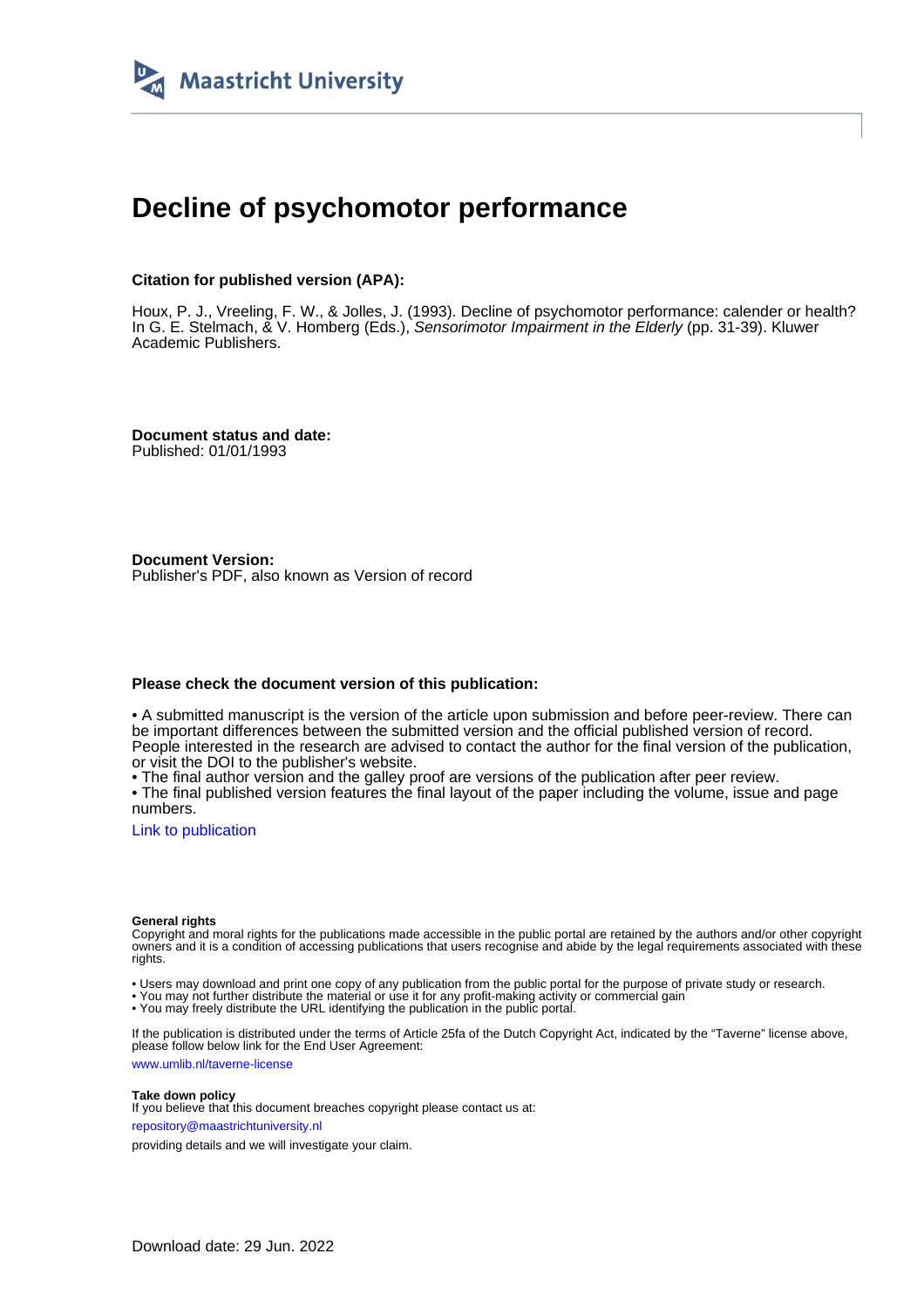# DECLINE OF PSYCHOMOTOR PERFORMANCE: CALENDER OR HEALTH?

P. J. HOUX, F. W. VREELING and J. JOLLES University of Limburg - Dept. of Neuropsychology and Psychobiology P.O. Box 616 6200 MD Maastricht The Netherlands

ABSTRACT. A cross-sectional study into age-related decline of psychomotor speed is reported. A newly introduced tapping test was used, enabling the analysis of ongoing performance. Although all subjects thought themselves to be normal and healthy, a post-hoc division could be made based on biological life events (BLE). BLE are mild biological or environmental factors that can hamper optimal brain functioning, such as repeated general anesthesia. Performance was poorer in subjects who had experienced one or more such as repeated general ansisters are retormance was poorer in subjects with that experienced one or more observations from other test allower level, and they slowed down faster. These findings replicate observations from recruited from the normal, healthy population can reduce much of the performance effects, normally ascribed to aging as such.

#### Introduction 1.

During the last decade, several authors have argued that the age-related cognitive decline is not a monocausal, unitary concept. For instance, Rabbitt (1986) showed that the smooth average decline in cognitive performance often reported in cross-sectional studies, could be because older age groups contain more poorly performing subjects due to factors extrinsic to age. A substantial group of elderly subjects performed just as well as healthy young individuals. Arbuckle, Gold, and Andres (1986) found that changes in memory performance correlated less well with age than with contextual variables such as education, intellectual activity, or personality scores, Craik, Byrd, and Swanson (1987) also reported this, Perlmutter and Nyquist (1990) found that self-reported physical and mental health both accounted for a significant proportion of the variation in intelligence performance, particularly in older adults. Elias et al. (1990) thoroughly discuss methodological issues in the study of interactions between health and age regarding behavioral changes, and cite data on various diseases such as cardiovascular disease, diabetes, or Parkinson's disease. They rightly state that the amount of information on age x health interactions have 'exploded' in the last few years. However, in our view, too little attention has been paid to what Rowe and Kahn (1987) term 'usual', non-diseased aging, as it is affected by health-related factors.

The decline in cognitive functioning with age may be continuous, but this continuum may be disrupted or accelerated in many individuals by what we term Biological Life Events (BLE). By definition, BLE are mild biological or environmental factors that can hamper the optimal functioning of the brain (Houx, 1991). We proposed recently that a thorough selection of subjects based on BLE will greatly reduce the magnitude of the age-related decline in performance (Houx et al., 1991). Thus, BLE should be seen as an important source of inter-individual variation, as are intelligence, educational level and other factors mentioned by researchers in the field of aging (e.g.,

G.E. Stelmach and V. Hömberg (eds.), Sensorimotor Impairment in the Elderly, 31-39. © 1993 Kluwer Academic Publishers. Printed in the Netherlands.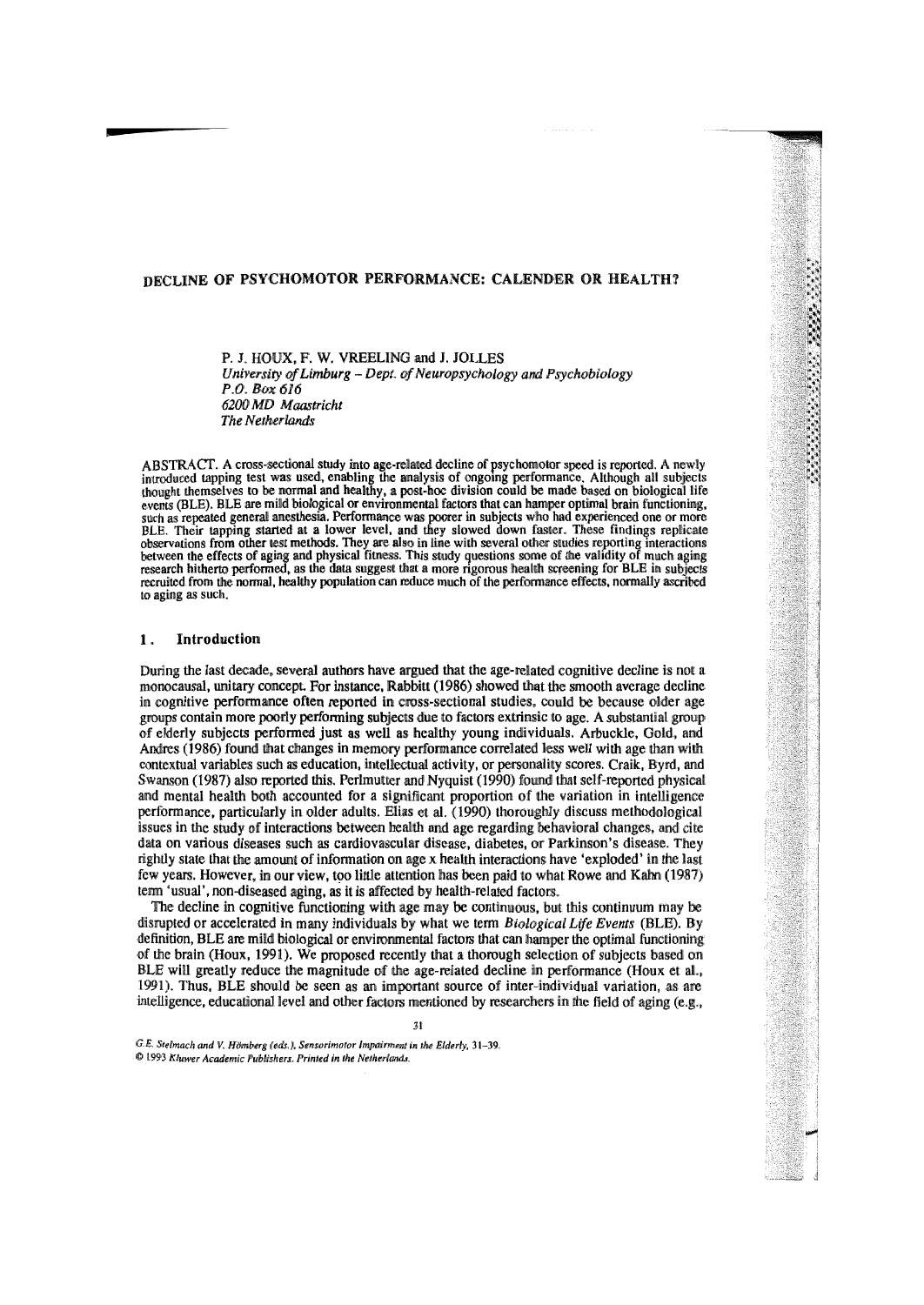Salthouse et al. (1988) mentioned occupational status or hours per week spent reading). Examples of BLE are exposure to organic solvents or other neurotoxic factors (Hartman, 1988), and repeated very mild minor head injuries without direct cognitive sequelae (Binder, 1986). Houx et al. (1991) found an enhanced age-related decline in the speed of memory scanning, verbal memory, memory span, and motor planning in normal, healthy subjects who had experienced one or more BLE Haxby et al. (1986) have presented data that are consistent with the notion that BLE interact with age. These authors observed a much smaller age effect on visual memory than is usually reported in elderly men who had passed a 'rigorous health screening'.

The present study investigated the possible interactions of aging and BLE in their effect psychomotor speed, as measured with a modified tapping test. Finger tapping speed is one of the more simple aspects of psychomotor performance and manual dexterity that are known to deteriorate with advancing age (Bak and Greene, 1980; Harley et al., 1980; Welford, 1985). To test tapping speed in neuropsychological patients. Halstead (1947) devised a test that was originally named the Finger Oscillation Test, but is now better known as Finger Tapping Test (FTT), as part of the Halstead-Reitan Neuropsychological Test Battery (See Lezak, 1983, pp. 529 and 562-566, for a concise discussion). The FTT is now the most widely used test of simple manual motor speed. Also, it is often used to test performance differences between both hands in order to evaluate lateralized brain lesions, which often result in slowing of the tapping rate of the contralateral hand (Finlayson and Reitan, 1980; Haaland and Delaney, 1981).

Briefly, the test consists of a tapping key, attached to a tap-counting device, mounted on a small piece of board. Each hand makes five 10-seconds trials, with brief rest periods between the trials, by alternating the hands. The score for each hand is the average of all five trials. Dodrill (1979) described a group of 47 men and 47 women, the men averaging at almost 56 taps in ten seconds, the women 51 taps. This sex difference was significant. As yet, no age norms founded on sufficiently large groups of normal healthy controls are available.

Although the FTT is a handy, easy-to-administer test, is has some limitations. The tapping key is mounted to the counting-device in such a way, that many subjects experience trouble in speed finger oscillation. The wrist has to be placed on the board on which it is mounted, whereas the key is situated some 4 cm. higher. This is quite uncomfortable, so that low tapping rate may be due to this technical problem, especially in patients or subjects with small hands. More importantly however, the counting device merely registers the number of taps, not their timing. It was our clinical impression though, that the tapping rate slowed down during each ten-seconds trial. It has been our aim therfore, to devise a simple, clinically applicable test of manual motor proficiency, that would take into account the development of the performance over time.

For purposes of motor reaction timing (Brand, 1987) a console was available, in which easy-topress down keys were mounted, which could in turn be read out by an Apple-II microcomputer. This enabled the construction of a new test. To the well-recognized advantages of computerizing cognitive and neuropsychological tests, two can be added regarding the newly developed tapping test: 1. the period during which the subject is tapping can be much more accurately timed than by means of a stopwatch (at millisecond precision), and 2, the tapping period can be divided into successive blocks, in order to determine in which interval performance is at it's best, whether there is any decline in tapping speed, and, if so, at what rate this decline occurs. Regarding attention and reaction time, this procedure was described earlier by Gaillard and Varey (1979).

#### $1.1$ **TEST DESCRIPTION**

The technical aspects of the hardware of the test are dicussed by Houx (1991), and in greater detail by Brand (1987). The procedure of the tapping test used in the present study, the Continuous Performance Tapping Test (CPTT) differed from the FTT. There were three 20-second trials for each hand. The time elapsed between two single taps was registered by the computer, at millisecond accuracv. For the purposes of this experiment, the 20-second trials were subdivided in four fivesecond intervals. The tapping rate during these blocks served as raw data for further analysis.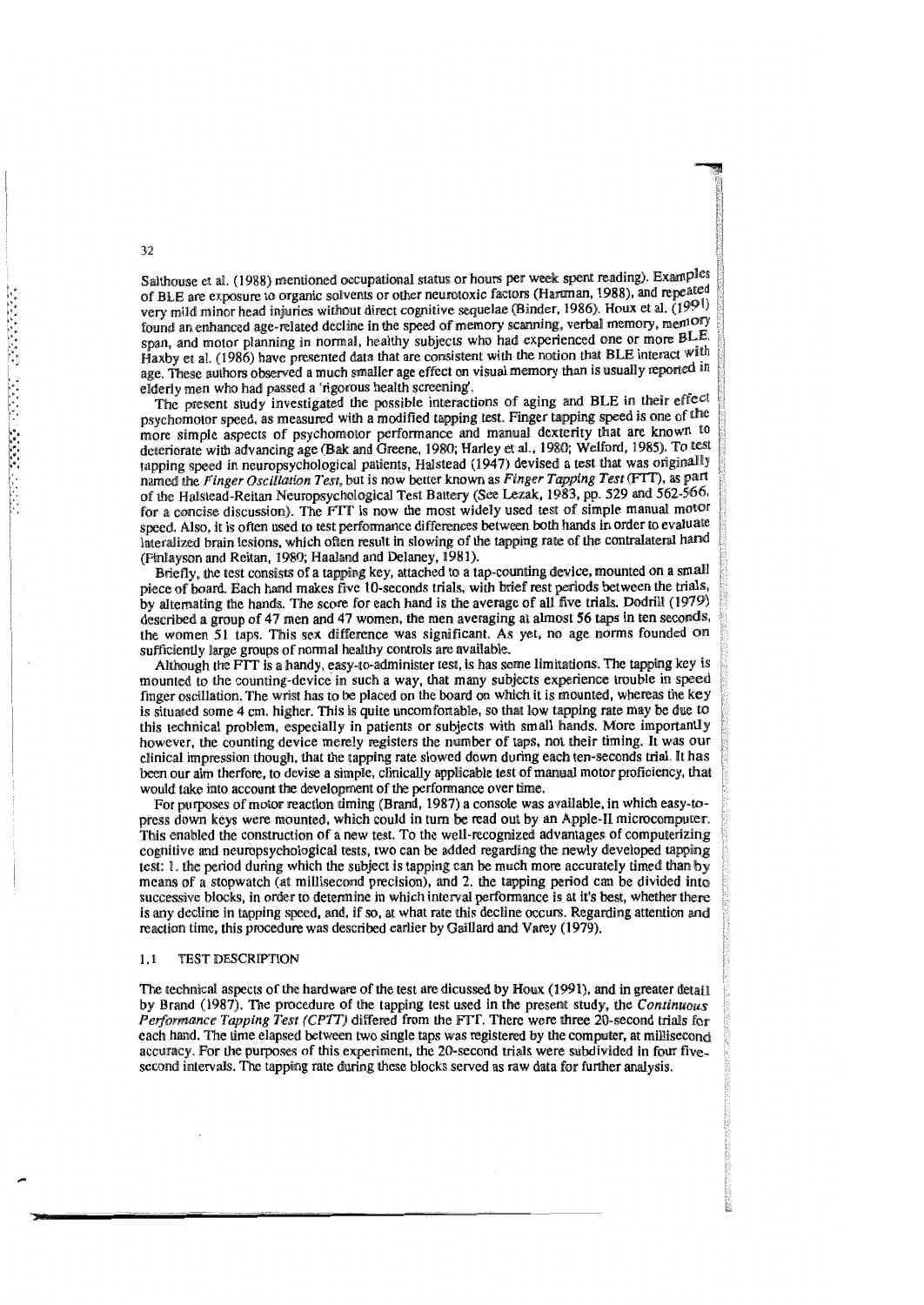Analogous to the FTT, the average of the three corresponding intervals for the four trials were calculated, to yield four interval scores for each hand. These scores served as data for a linear regression analysis for every individual subject. Thus, apart from an over-all mean score, an intercept, slope, and linearity coefficient was calculated for each hand. Finally, the difference hetween the over-all mean scores of the preferred hand minus the non-preferred hand was expressed in a personal delta-score.

#### Method  $\mathbf{2}$

#### $2.1$ **SUBJECTS**

Subjects (normal, community-dwelling volunteers) were recruited by means of advertisements in local newspapers or from a local brass band, sports club, or old people's home. Normal, healthy volunteers had explicitly been asked to reflect. Subjects were pre-selected over the telephone: only those applicants who regarded themselves as being healthy, normal, and not in need of help took part in the investigation. Persons who, on being asked, reported major brain damage by trauma. stroke, disease, or poisoning, or who reported a major psychiatric illness known to be characterized by cognitive deficits were excluded from the study. Two hundred and fifty-six subjects were selected. More than 100 applicants were not selected because, although they judged themselves to be healthy, their self-reported medical history revealed major diseases or events with repercussions on the brain. The subjects were then screened before the actual testing. Nine additional subjects did not pass this screening: six subjects were demented, as assessed by the Mini Mental State Examination (MMSE; Folstein, Folstein, and McHugh, 1975), with a score of less than 24, two subjects appeared to have had a major head injury resulting in persistent cognitive dysfunctions in their medical history (available to the examiners), and one subject had been treated for brain tumor. Thus, we had a large group of subjects without any a priori likelihood of brain dysfunction or cognitive dysfunctions attributable to a major neurological or psychiatric illness.

2.1.1. Subject Assignment To Groups With And Without BLE. The 247 subjects were subjected to a semi-structured and semi-quantitative interview concerning BLE prior to actual testing. Nine categories of BLE were identified, varying from minor neurological dysfunctions, repeated mild head trauma, or repeated general anesthesia to complications at birth, such as perinatal hypoxia (see Houx et al. (1991), for a complete description). Each BLE was scored either present or absent. Subjects who had experienced one or more BLE were assigned to a separate 'BLE' x age group. Subjects who had not experienced any of the BLE were assigned to a corresponding 'healthy' age group. There were  $2 \times 7$  discontinuous age groups with mean ages ranging from  $20$  to 80 years. Irrespective of BLE the goup ages were 20.1±1.8, 30.4±1.7, 39.9±2.0, 49.8±1.8, 59.8±2.1, 69.7±2.1, and 79.1±2.0. In each age group, about half of the subjects were male.

It appeared that of 31 subjects aged 20 years, nine subjects had experienced one or more BLE, and this ratio increased for every successive age group (see table 1 for the exact numbers of subjects). As the number of applicants in the elderly age groups who reported to have experienced BLE by far exceeded the number of persons who did not, not all of the elderly BLE subjects participated in the actual testing. This was in order to keep the number of subjects in the age groups roughly the same.

Care was taken to balance the level of education in each cohort and each subgroup. For this purpose, we used a Dutch scoring system adapted from Verhage (1964) with a 7-point scale, ranging from 'primary education not finished'  $(1)$  to master's degree (7). The advantage of this scoring system over counting the years of scholastic education is that qualitative aspects of education, which reflect intellectual ability, are also taken into account. For the present study the 7-point scale was condensed to two levels: 1-4 (less educated) and 5-7 (more educated). All subjects were paid for their participation in the experiment.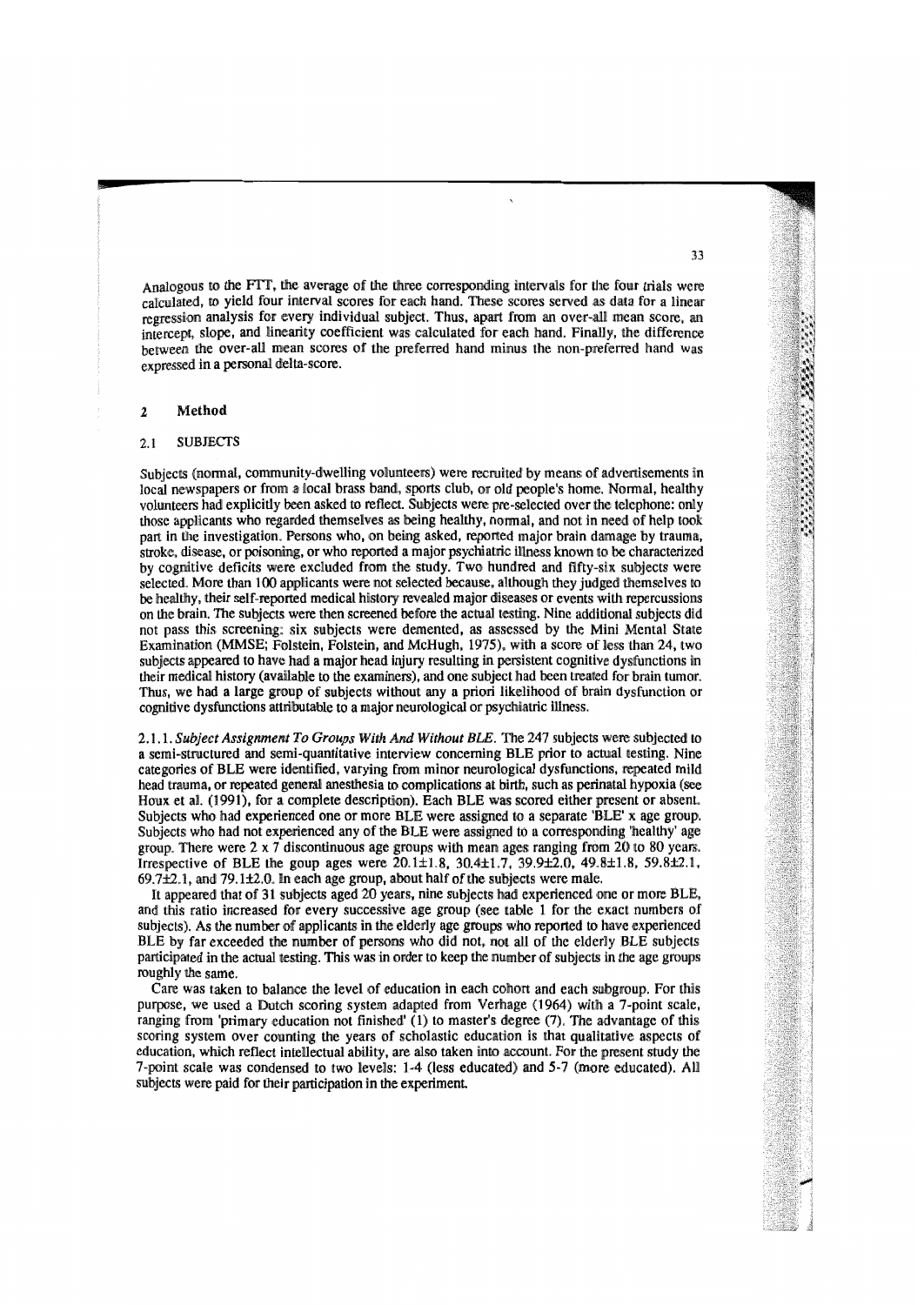|              | $±20$ years            | $±30$ years | $±40$ years   | $±50$ years | $±60$ years | $±70$ years           | $±80$ years       |  |
|--------------|------------------------|-------------|---------------|-------------|-------------|-----------------------|-------------------|--|
|              | age educ               | age educ    | age educ      | age educ    | age educ    | age educ              | age educ          |  |
|              | BLE absent $(N=150)$   |             |               |             |             |                       |                   |  |
| N            | 22                     | 20          | 22            | 20          | 20          | 25                    | 21                |  |
| <b>RANGE</b> | $17-23$ 4-7            | $27-33$ 3-7 | $37-43$ $3-6$ | $47-53$ 3-7 | $57-63$ 2-6 | $67-73$ 2.7           | $77-81$ 2-7       |  |
| м            | 20.27 5.36             | 30.45 5.15  | 39.95 4.73    | 49.65 4.75  | 60.154.60   | 69.72 4.84            | 78.62 4.29        |  |
| SD           | 1.91 1.26              | 1.82 1.23   | 1.73 1.08     | 1.87 1.21   | 2.21 1.27   | 2.01 1.34             | 1.24 1.71         |  |
|              | $BLE$ present $(N=97)$ |             |               |             |             |                       |                   |  |
| N            | Q                      | 9           | 12            | 15          | 15          | 17                    | 20                |  |
|              | RANGE 17-22 3-7        | $27-32$ 3.6 | $36-43$ 2-6   | $47-53$ 2-7 | $57-63$ 2-7 | $67-73$ $2-6$ $77-83$ | $1 - 7$           |  |
| м            | 19.56 4.67             | 30.33 5.22  | 39.75 4.58    | 50.07 4.53  | 59.40 4.07  | 69.44 4.00            | 79.32 3.42        |  |
| SD           | 1.67 1.41              | 1.73 1.09   | 2.56 1.31     | 1.87 1.46   | 1.99 1.44   | 2.28 1.65             | $2.43 \quad 1.68$ |  |

Note: age = in years; educ = education level (Verhage, 1964).

#### 3. **Results**

34

Figure 1 depicts the average interval performance of subjects with and without BLE. Table 2 summarizes the individual linear regression parameters. An ANOVA was carried out which had age (7 levels), BLE (2 levels), education (2 levels), and sex as main between subjects effects, and interval (4 levels) and hand as within subjects effects. Furthermore, three ANOVA's for individual parameters were performed: over-all mean, intercept, slope, and linearity coefficients, each of these with the same between subjects effects as the one mentioned above, and hand as within subjects effect.



Figure 1. Mean number of taps of 3 successive 20-sec. trials with the preferred hand, divided in 5-sec. intervals. The graph on the right summarizes the performance of otherwise normal and healthy subjects who had experienced biological life events (BLE).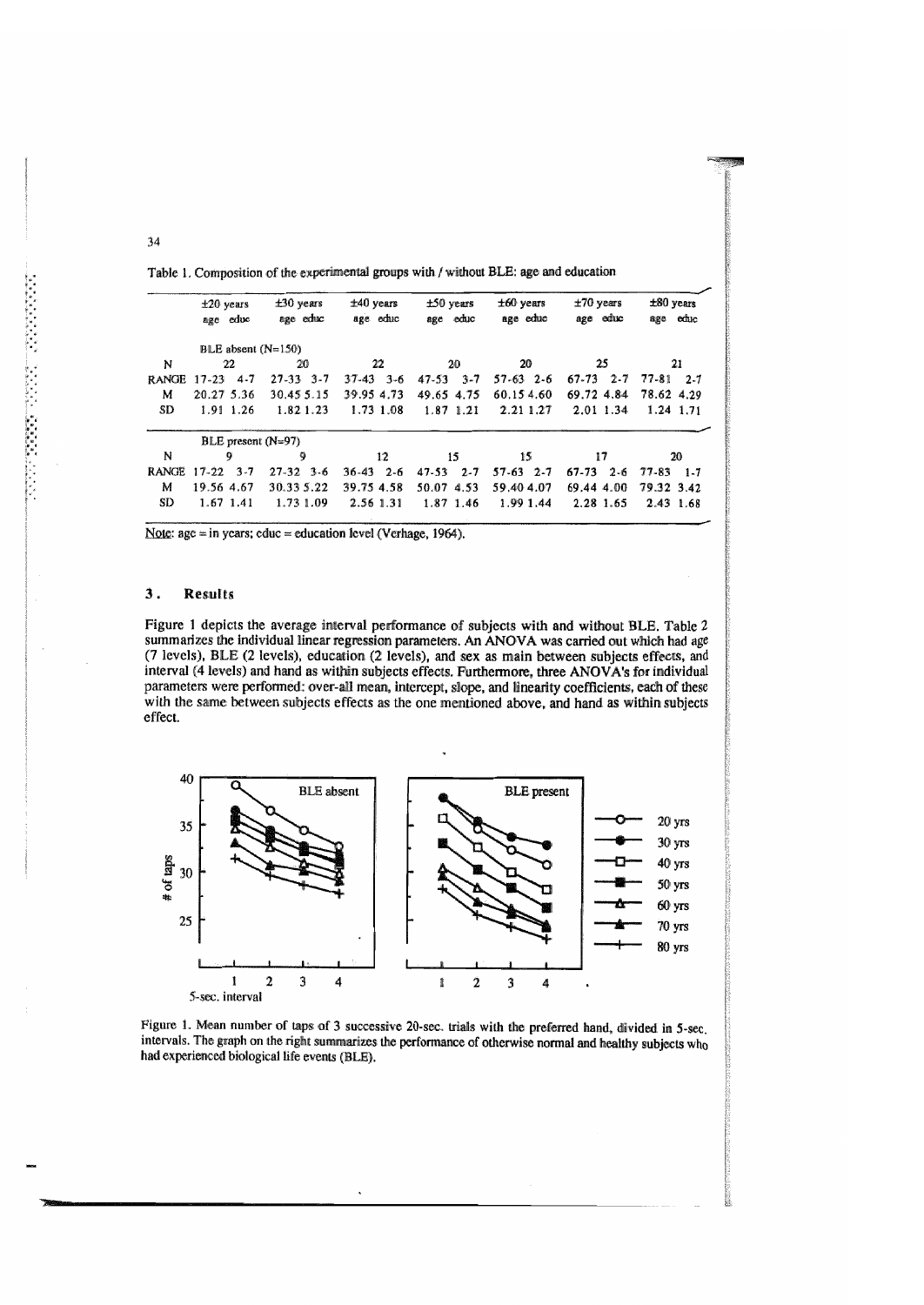|                                | Age group           |                   |                     |                   |                      |                   |                   |  |
|--------------------------------|---------------------|-------------------|---------------------|-------------------|----------------------|-------------------|-------------------|--|
|                                | 20                  | 30                | 40                  | 50                | 60                   | 70                | 80                |  |
| Biological life events absent  |                     |                   |                     |                   |                      |                   |                   |  |
| # of subjects                  | 22                  | 20                | 22                  | 20                | 20                   | 25                | 21                |  |
|                                | NON-preferred hand  |                   |                     |                   |                      |                   |                   |  |
| Mean score                     | 32.1                | 30.6              | 30.8                | 30.5              | 29.0                 | 27.8              | 25.9              |  |
|                                | (4.6)               | (3.1)             | (3.4)               | (3.2)             | (3.1)                | (3.6)             | (2.7)             |  |
| Intercept                      | 38.0<br>(6.1)       | 36.0<br>(4.2)     | 35.2<br>(3.4)       | 35.0<br>(4.5)     | 32.9<br>(4.0)        | 31.6<br>(4.7)     | 29.5<br>(3.3)     |  |
| Slope                          | $-2.36$             | $-2.13$           | $-1.79$             | $-1.79$           | $-1.54$              | $-1.50$           | -1.44             |  |
|                                | (1.45)              | (1.03)            | (0.96)              | (0.89)            | (0.80)               | (0.72)            | (0.64)            |  |
| Linearity                      | -0.90               | $-0.92$           | $-0.95$             | $-0.91$           | $-0.89$              | $-0.90$           | $-0.90$           |  |
|                                | (0.14)              | (0.14)            | (0.08)              | (0.12)            | (0.25)               | (0.08)            | (0.12)            |  |
|                                | Preferred hand      |                   |                     |                   |                      |                   |                   |  |
| Mean score                     | 35.7                | 33.9              | 33.0                | 33.2              | 32.0                 | 30.8              | 29.4              |  |
|                                | (4.4)               | (3.5)             | (3.5)               | (3.1)             | $\frac{(2.2)}{35.8}$ | (3.6)             | (3.0)             |  |
| Intercept                      | 41.0                | 37.8              | 36.8                | 36.7              |                      | 33.9              | 32.3              |  |
|                                | (5.2)               | (3.2)             | (3.4)               | (4.3)             | (2.6)                | (3.4)             | (3.6)             |  |
| Slope                          | $-2.13$<br>(1.13)   | $-1.53$<br>(0.72) | $-1.51$<br>(0.60)   | $-1.42$<br>(0.85) | $-1.53$<br>(0.54)    | $-1.26$<br>(0.74) | $-1.18$<br>(0.62) |  |
| Linearity                      | $-0.89$             | $-0.89$           | $-0.92$             | $-0.81$           | -0.96                | $-0.80$           | $-0.85$           |  |
|                                | (0.18)              | (0.17)            | (0.17)              | (0.41)            | (0.04)               | (0.21)            | (0.17)            |  |
| <b>DELTA</b>                   | $-3.59$             | $-3.27$           | $-2.29$             | $-2.68$           | $-2.97$              | $-2.95$           | $-3.50$           |  |
|                                | (3.90)              | (2.11)            | (2.57)              | (2.00)            | (1.84)               | (2.13)            | (2.02)            |  |
| Biological life events present |                     |                   |                     |                   |                      |                   |                   |  |
| # of subjects                  | 9                   | 9                 | 12                  | 15                | 15                   | 17                | 20                |  |
|                                | NON-preferred hand  |                   |                     |                   |                      |                   |                   |  |
| Mean score                     | 32.9                | 33.0              | 29.8                | 27.9              | 25.2                 | 24.9              | 23.4              |  |
|                                | (4.1)               | (3.0)             | (2.7)               | (4.0)             | (3.9)                | (4.7)             | (4.4)             |  |
| Intercept                      | 38.4                | 39.0              | 35.5                | 33.8              | 29.9                 | 29.3              | 26.6              |  |
| Slope                          | $\binom{3.1}{2.20}$ | (4.4)<br>$-2.40$  | $\binom{2.5}{2.28}$ | (5.3)<br>$-2.35$  | (6.0)<br>$-1.88$     | (5.3)<br>$-1,74$  | (5.9)<br>$-1.28$  |  |
|                                | (0.92)              | (0.99)            | (0.96)              | (1.00)            | (1.10)               | (0.84)            | (0.91)            |  |
| Linearity                      | $-0.98$             | $-0.91$           | $-0.93$             | -0.97             | $-0.82$              | $-0.90$           | $-0.78$           |  |
|                                | (0.01)              | (0.07)            | (0.17)              | (0.05)            | (0.34)               | (0.11)            | (0.34)            |  |
|                                | Preferred hand      |                   |                     |                   |                      |                   |                   |  |
| Mean score                     | 34.0                | 35.0              | 31.6                | 29.6              | 27.5                 | 26.7              | 25.3              |  |
|                                | (5.8)               | (3.2)             | (3.0)               | (3.7)             | (4.1)                | (4.2)             | (5.2)             |  |
| Intercept                      | 39.8                | 39.2              | 37.8                | $35.0^{6}$        | 32.4                 | 31.0              | 29.6              |  |
|                                | (6.6)               | (3.3)             | (3.4)               | (5.2)             | (4.6)                | (4.4)             | (5.4)             |  |
| Slope                          | $-2.34$             | $-1.66$           | $-2.46$             | $-2.17$           | $-1.98$              | $-1.75$           | $-1.68$           |  |
|                                | (1.02)              | (0.60)            | (1.25)              | (1.13)            | (1.02)               | (0.71)            | (0.63)            |  |
| Linearity                      | $-0.93$<br>(0.05)   | $-0.91$<br>(0.10) | -0.97<br>(0.02)     | -0.97<br>(0.03)   | -0.93<br>(0.15)      | $-0.93$<br>(0.05) | $-0.91$<br>(0.10) |  |
|                                |                     |                   |                     |                   |                      |                   |                   |  |
| <b>DELTA</b>                   | $-1.04$             | $-2.07$           | $-1.83$             | -1.67             | $-2.29$              | -1.75             | -1.99             |  |
|                                | (3.63)              | (2.45)            | (2.74)              | (1.48)            | (3.30)               | (2.36)            | (2.64)            |  |
|                                |                     |                   |                     |                   |                      |                   |                   |  |

## Table 2. Norm values: mean scores (and standard deviations) per test parameter

Note: Mean score: average number of taps in 5 sec., in 3 successive trials, each involving four 5-sec. intervals. Interval, slope, and linearity: regression parameters of number of taps as a function of interval number, based on mean number of taps in all corresponding intervals of the 3 successive trials. Delta: difference between overall interval scores of preferred hand and non-preferred hand.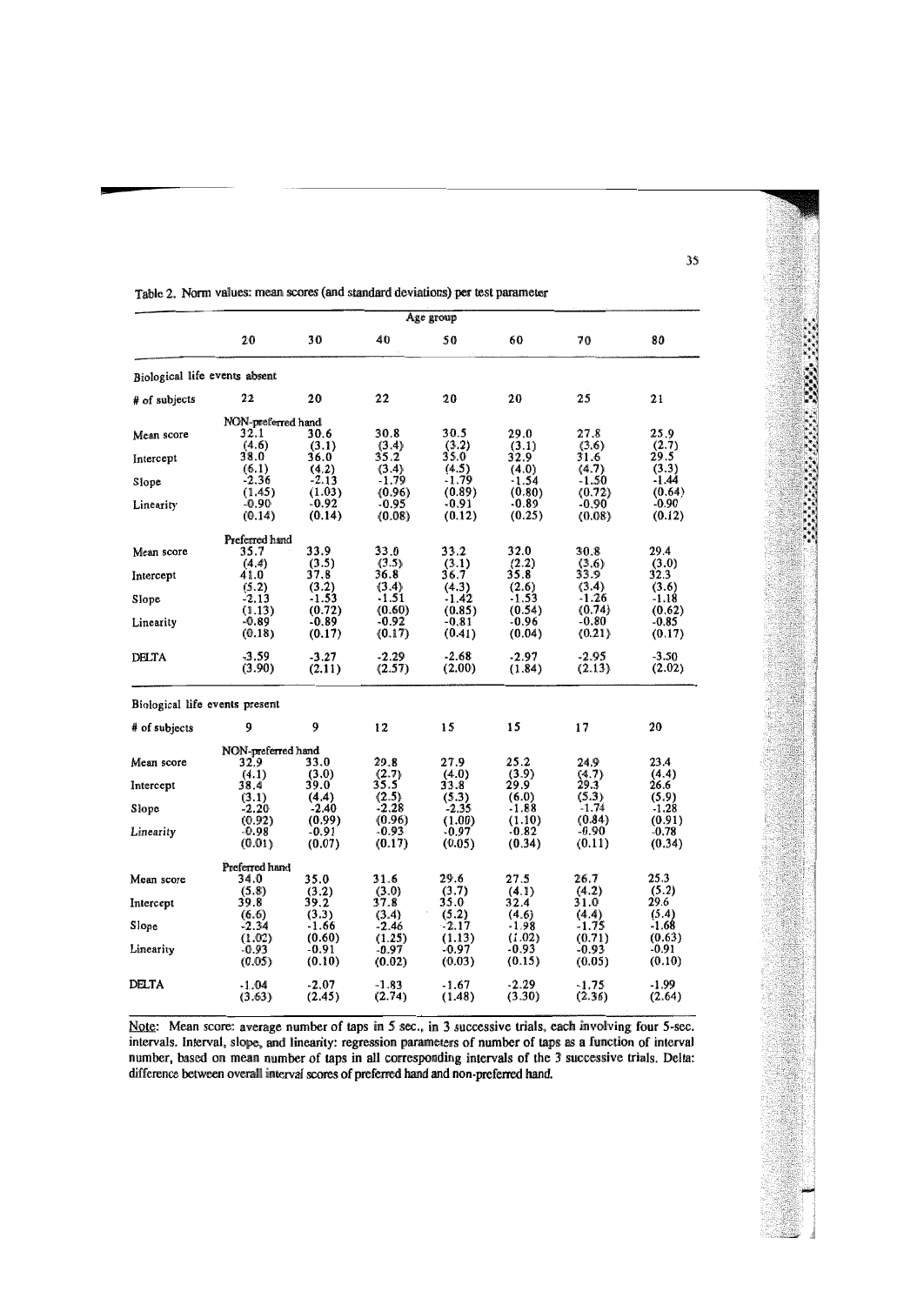Effects of interval, hand, and sex. With each successive interval, the number of taps declined  $(F(1,217)=183.88, p<.001)$ . The non-preferred hand was slower than the preferred happen  $(F(3.651)=925.36, p<0.001)$ , and slowed down faster  $(F(1.217)=5.34, p<0.05$ ; slopes). Women were slower than men (F(1,217)=30.95, p<.001; intercepts); (F(1,217)=1,217=36.24, p<.00<sup>1;</sup> over-all means). There were no other sex effects or interactions with sex.

Age effects and interactions. Interval tapping rates declined with advancing age (F(6,217)=21.9<sup>3</sup> p<.001). Age and interval showed interaction ( $F(18,651)=3.53$ , p<.001): tapping rate decline<sup>d</sup> less over the successive intervals in older subjects. This was replicated by an age effect regarding the individual slope (F(6,217)=4.42, p<.001. Older subjects showed no greater difference between both hands than younger subjects ( $F<1$ ). Over-all means and intercepts were also lower in older subjects: (F(6,217)=21,93, p<.001), and (F(6,217)=24.36, p<.001), respectively. Se<sup> $\chi$ </sup> differences were no greater in older subjects  $(F<1)$ .

Biological life events were associated with most aspects of performance. BLE-affected subjects had lower over-all means (F(1,217)=17.14, p<.001), steeper slopes (F(1,217)=14.64, p<.001), and larger hand differences  $(F(1.217)=12.92, p<0.001)$ , but they did not show significantly lower intercepts ( $F(1,217)=2.77$ ,  $p=.098$ ). Older subjects who had experienced BLE performed most poorly, as appeared from age x BLE interactions regarding over-all means  $(F(6.217)=2.48)$  $p<.05$ ). There were no other interactions.

Education showed two surprising effects of: higher educated subjects started off faster  $(F(1,217)=5.7, p<.05;$  intercepts), but also slowed down faster  $(F(1,217)=4.35, p<.05;$  slopes). which resulted in over-all means that showed no significant differences.

Linearity of performance decline over time. As can be seen from table 2, the average linearity of the decline over the successive intervals was quite high. In some age groups, means were negatively flattered because of high variance. Inspection of the raw data showed that this was mainly due to an occasional temporary lapse of the tapping which was otherwise quite high. Occasionally, a subject missed the tapping button.

The influence of separate BLE. As the study was not a prospective one, as to the impact of different BLE, only some separate correlations are given here with those factors that appeared to correlate significantly with test performance. Table 3 summarizes some of the relevant findings. Correlations that are not presented in the table were not significant. Of all the subject variables, age was most strongly related to tapping rate, but it was only weakly related to slope; older subjects tended to slow down less rapidly (or to start slower). Education was second best in explaining for the individual differences: there were moderate correlations with general speed. The number of BLE subjects had experienced was also related to all aspects of test performance; the higher the number of BLE, the steeper the slope. Of the separate BLE, only the number of different types of medication the subjects was taking regularly or had taken shortly before, could account for a substantial amount of variance. The number of closed head injuries was not related to any aspect of tapping performance; the number of anesthesias correlated only with the over-all mean.

|           | Age       | Educ     | #BLE      | #CHI     | #anest   | #medic   |  |
|-----------|-----------|----------|-----------|----------|----------|----------|--|
| Mean      | $-569**$  | $.379**$ | $-290**$  | $-0.029$ | $-173**$ | $-389**$ |  |
| Intercept | $-605**$  | $.375**$ | $-.173**$ | .012     | $-.139*$ | $-379**$ |  |
| Slope     | $.198***$ | $-062$   | $-239**$  | -.095    | $-.051$  | .050     |  |

Table 3. Correlations of tapping rate (preferred hand) with age and BLE

Note: Educ: education, scored according to Verhagen (1964); #BLE: number of BLE experienced by a subject; #CHI: weighed score of the number of closed head injuries; #anest: weighed score of general anesthesia; #medic: number of different medications, taken regularly. \*  $p<.05$ , \*\*  $p<.01$ , t-test, two-tailed.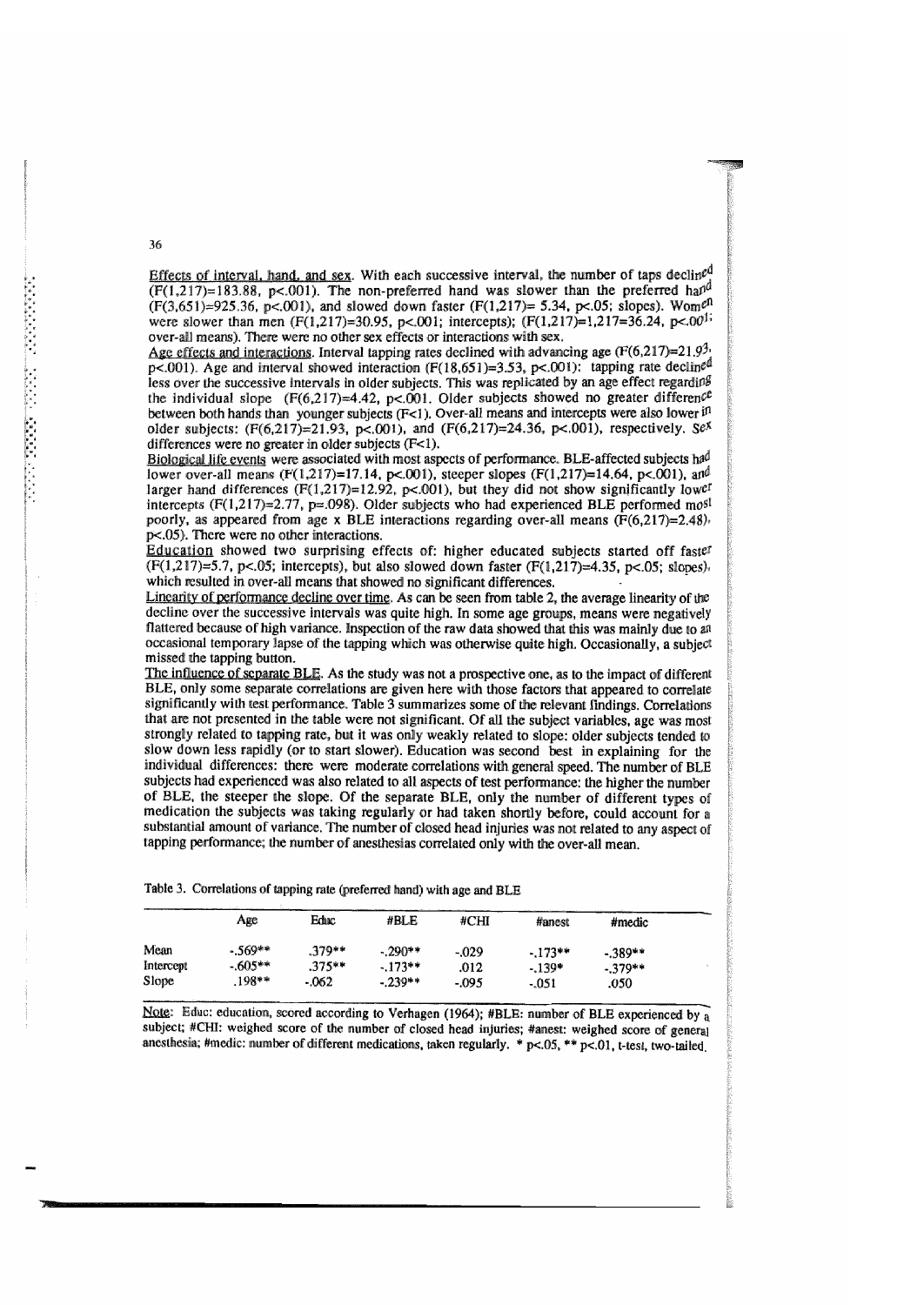#### Discussion 4.

With a newly constructed tapping test, several aspects of manual motor performance could be studied. There were age differences as to the over-all number of taps, but also in the course of the nerformance. Younger subjects were faster 'starters' but also slowed down more rapidly. Healthy elderly subjects apparently performed at a more constant level. Elderly subjects who had experienced BLE however, showed a faster decline. Furthermore, differences between young and old were larger in the BLE-affected group, irrespective of other factors. Subjects who had received more formal education performed somewhat better, but only in the first 5-second interval. In the other three intervals there was no significant difference. Of the separate BLE, the number of different medications taken regularly, correlated most strongly with test performance.

The finding of sex differences favoring men, supports Dodrill's (1979) findings. The size of the difference was roughly the same as found by Dodrill: nearly 3.0 in a five-second over-all means (Dodrill found women to be almost 5.0 taps slower in 10 seconds).

The absolute average tapping rate in the present study appeared to be somewhat (and in younger groups considerably) higher than in studies reported by Lezak (1983). She reports a maximum (in 10 seconds) of 55.9 for the preferred hand, and 51.1 for the other. The explanation is probably the better tapping device used in the present study.

The surprising differences due to education are difficult to account for. The size of the average difference between high- and low educated subjects regarding the intercepts was not very large:  $\pm 2$ in the preferred hand, and  $\pm 2.7$  in the non-preferred hand. Possibly the high-educated subjects were somewhat more motivated to do their best. Perhaps, the tapping test may bear some sportive challenge, to which some people are attracted.

The non-preferred hand was almost invariable slower than the preferred hand. Not only was it a slower starter (more than two point less), but also it appeared to fatigue somewhat faster (about 1.9 taps less every next interval, as opposed to 1.7 points in the right hand. See table 2 for the distribution over the age groups.

The complex interactions between age. BLE and performance in successive intervals is not quite unequivocal. Young subjects were fast starters, irrespective of BLE, but slowed down quickly in the following intervals. Apparently, they can summon enough energy to make a quick, explosive start. Older subjects did not slow down that quickly, irrespective of BLE. Possibly they have learned to better distribute their energy.

The data suggest that it is worthwhile to further develop this method. The CPTT has proven to vield extra information that cannot be drawn from the original Halstead test. Given a microcomputer in the examination room, administration is as simple and quick as with the old version. For purposes of the present study, the raw data were not analyzed to search for small temporary lapses of the tapping rate. This is, however, still possible. It was our experience that especially older subjects show more of these lapses, as if they 'lose the rhythm'. To study this, however, it is probably required to use longer test trials, for instance 60 seconds, instead of 20. The CPTT would then be transformed into a 'sustained tapping test'.

It is clear from this study (and from other studies by ourselves and others) that controlling for biological life events (BLE) in the assignment of subjects to experimental groups has far-reaching consequences for the outcome of aging research. In the first place, age effects are much smaller in subjects without BLE than in an unselected sample. This implies that the average aging subject is not necessarily the most successfully aging subject (see Rowe and Kahn, 1987, for a very thorough discussion). Furthermore, the likelihood of experiencing one or more BLE increases with age. It therefore depends on the definition of normality as to whether cognitive aging enhanced by BLE should be accepted as normal (Stones et al., 1990). In sum, it is clear that the effect of physiological aging, i.e., calendar age, is not studied by merely examining different age groups after leaving out the diseased subjects. With respect to the aging immune system, Ligthart (1989) states that one measures the effects of diseases and other health-threatening factors rather than aging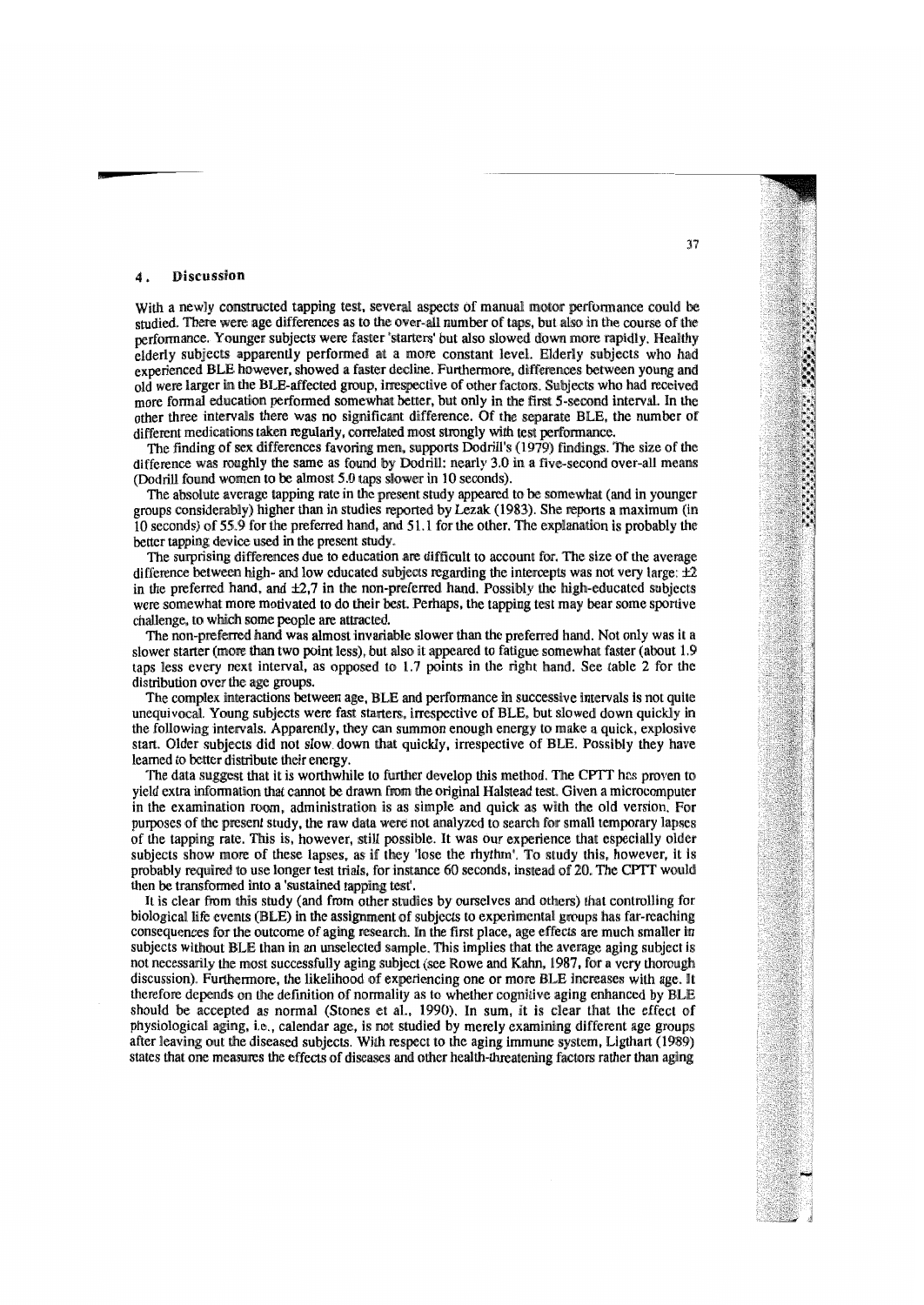as such.

A second implication of controlling for BLE concerns the validity of other aging research Whenever authors of experimental studies do not control for factors that are not intrinsic to calend<sup>er</sup> age (Stones et al., 1990), such as the health status of their subjects, it is unclear to which subset  $0^f$ the population their findings relate. Although our procedure of subject selection may not reflect the true distribution of health-related factors in the whole population, it is clear that using criteria that have hitherto received little attention, can affect age trends in cognitive performance.

Finally, many individuals in the present study judging themselves healthy, had apparently forgotten about serious conditions impairing brain function, that they only recalled when explicitly asked about. Therefore, self-reported unidimensional health is not enough (Perlmutter and Nyquist, 1990), and should be supplemented by a thorough survey and preferrably by objective measurements.

#### $4.1$ LONGITUDINAL RESEARCH

At present, a five-vears follow-up of the cross-sectional study reported here is being performed. with all subjects and the same set of cognitive tests, of which the tapping test presented here is only one (Houx, 1991). Moreover, a very large cross-sequential study into cognitive aging is carried out. With this longitudinal project (Jolles, 1991), it is our aim to study in a prospective manner several BLE and other possible determinants of (less than) succesful aging. Among the other factors that may be of importance in determining cognitive performance in old age are psychosocial factors and 'life style'. Over 3,000 normal subjects with ages ranging from 25 to 85 will be examined cross-sectionally and followed over a period of at least 12 years. The programme also incorporates, a number of linked studies, involving patients with different type of neuropsychiatric and other conditions. Predictors of pathological aging and dementia are very important in this respect.

#### 5. References

- Arbuckle, T. Y., Gold, D., & Andres, D. (1986) 'Cognitive functioning of older people in relation to social and personality variables', Psychology and Aging 1, 55-62.
- Binder, L. M. (1986) 'Persisting symptoms after mild head injury: A review of the postconcussive syndrome', Journal of Clinical and Experimental Neuropsychology 8, 323-346.
- Botwinick, J. (1977). 'Intellectual abilities', in J. E. Birren & K. W. Schaie (eds.), Handbook of the Psychology of Aging, Van Nostrand Reinhold, New York, pp. 580-605.
- Charness, N. (ed.). (1985) Aging and human performance. Chichester, UK: Wiley.
- Craik, F. I. M., Byrd, M., & Swanson, J. M. (1987) 'Patterns of memory loss in three elderly samples'. Psychology and Aging, 2, 87-86.
- Dodrill, C. A. (1979) 'Sex differences on the Halstead-Reitan Neuropsychological Battery and on other neuropsychological measures', Journal of Clinical Psychology, 35, 236-241.
- Elias, M., Elias, J., & Elias, P. (1990), 'Biological and health influences on behavior', in J. Birren, & K. Schaie (Eds.), Handbook of the Psychology of Aging (3rd ed.), Academic Press, San Diego, pp. 97-102.
- Finlayson, M. A. J., & Reitan, R. M. (1980), 'Effect of lateralized lesions on insilateral and contralateral motor functioning', Journal of Clinical Neuropsychology, 39, 33-36.
- Folstein, M. F., Folstein, S. E., & McHugh, P. R. (1975), "Mini-Mental State", Journal of Psychiatric Research, 12, 189-198.
- Gaillard, A. W. K., & Varey, C. A. (1979) 'Some effects of an ACTH 4-9 analog (ORG 2766) on human performance', Physiology and Behavior, 23, 79-84.
- Haaland, K. Y., & Delaney, H. D. (1981) 'Motor deficits after left or right hemisphere damage due to stroke or tumor', Neuropsychologia, 19, 17-27.
- Halstead, W. C. (1947), Brain and intelligence, University of Chicago Press, Chicago.